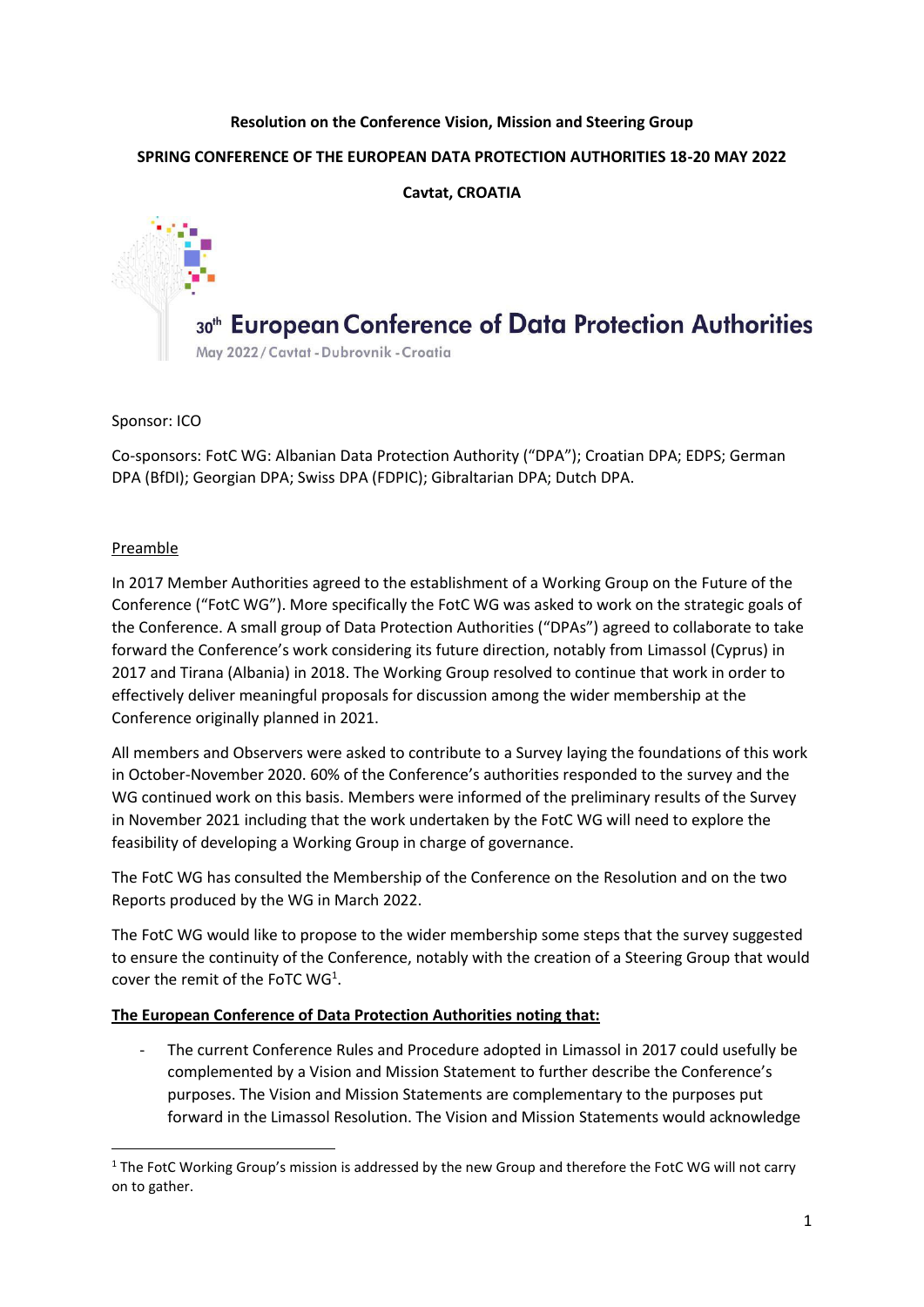clearly the role that the Conference can play on the one hand and on the other hand would identify key missions the Conference should pursue.

- The results of the 2020 survey recognised that the work currently carried out by the FotC WG should continue. The results of the survey recognised in particular that a working group is needed for example to support the host in identifying themes, to develop the agenda and to consider a possible handover as well as to work on a potential website.
- The FotC WG has been asked an additional set of questions by the 2022 Conference host that would benefit from being clarified for future hosts (for example: guests; sponsoring; accreditation deadline). These questions would merit further reflection including views from the membership.

## **The Conference hereby resolves:**

- To take note of the two reports that underpin this Resolution:
	- o Report on the Conference Purpose and Achievement
	- o Report on the Conference Identity and Continuity and Steering Group proposal.
- To set up an Interim Steering Group for the period running from May 2022 to May 2023 made up of up to 8 volunteers<sup>2</sup>. The coordinator of that group is to be selected by consensus and presented to the Conference;
- To give a mandate to that Interim Steering Group in 2023 to update the Conference Rules of Procedure - Limassol Resolution, 2017 (the "RoP") to reflect the Vision and Mission Statement;
- To give a mandate to the above-mentioned Interim Steering Group to propose a revision of the RoP in 2023 to create a permanent Steering Group and describing the role and missions of such Steering Group and that would also include the Conference's existing Committee on accreditation as a sub-section of the Steering Group as indicated at the end of Annex 2 in this document<sup>3</sup>;
- To allow the Conference host in 2023 to hold a call for members for the future Steering Group in 2023 and to confirm/ elect (as appropriate) those members at the Conference on the basis of this Resolution.
- To agree that the Interim Steering Group will work on the following priorities for 2022-2023:
	- o Advising the future host on the next Conference as appropriate;
	- o Working on support for future handovers between the previous host and the next (including production of a Guide or Manual for future host)
	- $\circ$  Consider delivery of a new survey that will help progress governance and strategic intent and some of the outstanding questions about the RoP that were raised in

 $<sup>2</sup>$  A call for members of the Interim Steering Group took place before the Conference.</sup>

<sup>&</sup>lt;sup>3</sup> Please note the Annexes are internal documents of the Conference.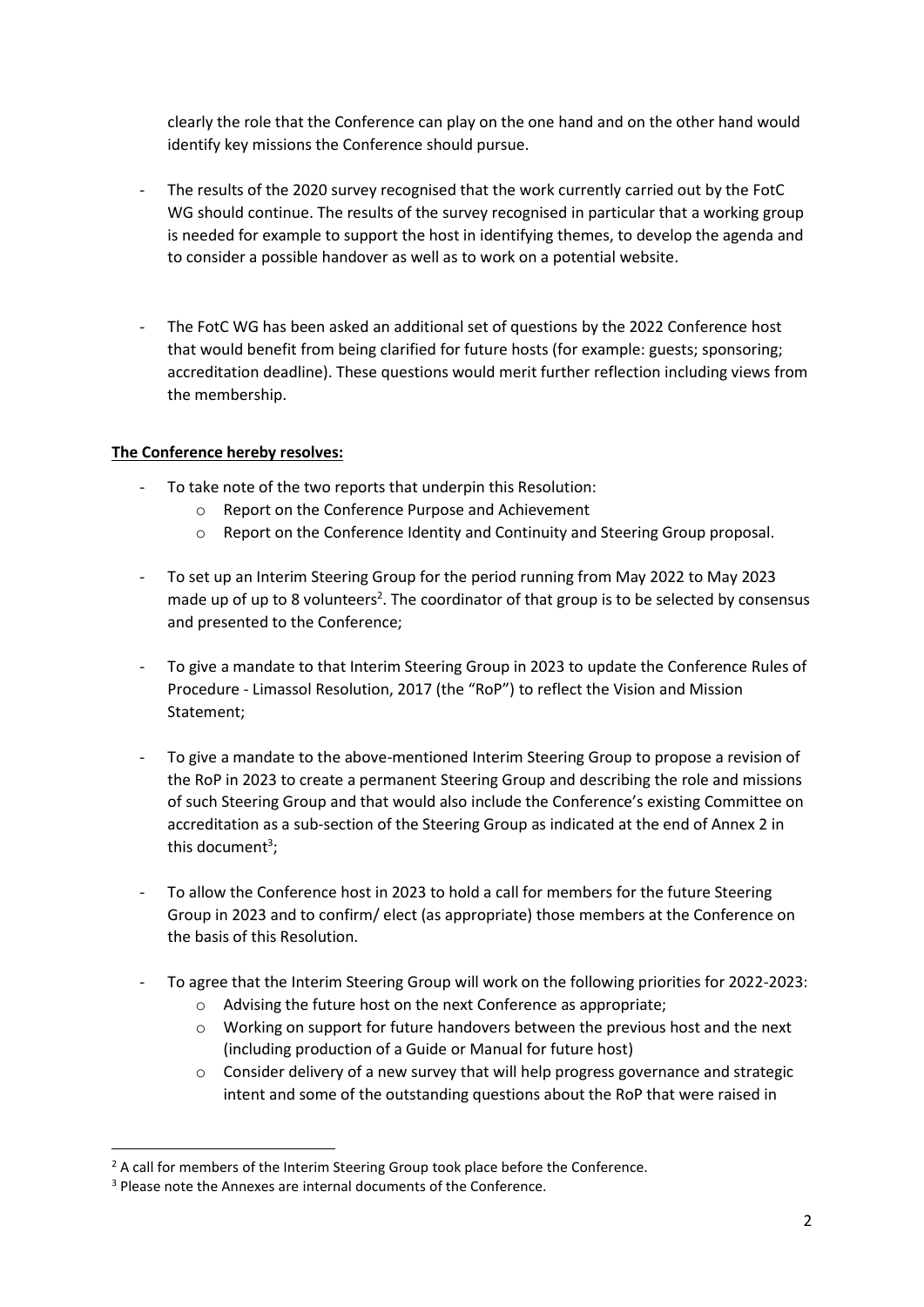responses to the 2020 survey and during organisation of recent conferences (for example accreditation)

- o Undertake work to reflect this Resolution
- $\circ$  Include the accreditation of future members/ observers as a sub-section of its work to provide support to the Accreditation Committee

# **Annex 1. Conclusion of Report on the Conference Purpose and Achievement (Section 1 of the Survey)**

#### **Recommendations**

On the basis of the analysis above and further discussion, the FotC Working Group makes the following set of recommendations with regard to the Purpose of the Conference:

**1. Vision and Mission Statements:** The Conference adopts a vision statement and mission statement (in the same way as the GPA $4$  has) which reflects the uniquely pan-European composition of its membership and sets out in general terms a spirit of practical collaboration between data protection regulators in support of one another. Rather than specifying a number of defined purposes for the Conference, we propose instead to future-proof the ethos of the forum and set out what it seeks to do both now and in the future (i.e. articulating our mission/ambition rather than set objectives).

**2. Resolutions and Communiques:** The Conference works towards developing a discernible collective European voice by means such as: circulating a communiqué after each annual event, highlighting the areas of our collective focus and likely future effort; or adopting resolutions. In particular, an annual conference communiqué might usefully set out challenges and trends as they present themselves in the European context, such as the impact of case law; or highlight legislative developments or perspectives that present a constructive challenge to Members. Where there is appetite for further work eg. following up on a commonly agreed requirement decided within the Conference, the Rules and Procedures make provision for the Conference to grant a mandate for a working group.

**3. Practical focus of the Conference**: The Conference strengthens its practical focus in as much as its annual meeting allows for sharing and comparison of practice. This could include for example, what regulators are doing and *how* (implementation); *how* regulators are mitigating issues etc. which results in 'take-aways' for DPAs to consider/take forward/further explore in their own jurisdiction, and which starts an ongoing dialogue between interested parties. This could be facilitated by discussions in parallel sessions. This recommendation can also be supported by the role the Steering Group can play in making itself available to advise on the Programme.

Over time, the Conference should continue to provide a network for privacy professionals to collaborate, develop skills and gain experience, whether at Commissioner, policy or practitioner level by promoting the Conference's attendance in every DPA.

<sup>4</sup> 'The Global Privacy Assembly's vision is an environment in which privacy and data protection authorities around the world are able effectively to act to fulfil their mandates, both individually and in concert, through diffusion of knowledge and supportive connections.' Accessed at Mission and Vision – [Global Privacy Assembly.](https://globalprivacyassembly.org/the-assembly-and-executive-committee/strategic-direction-mission-and-vision/)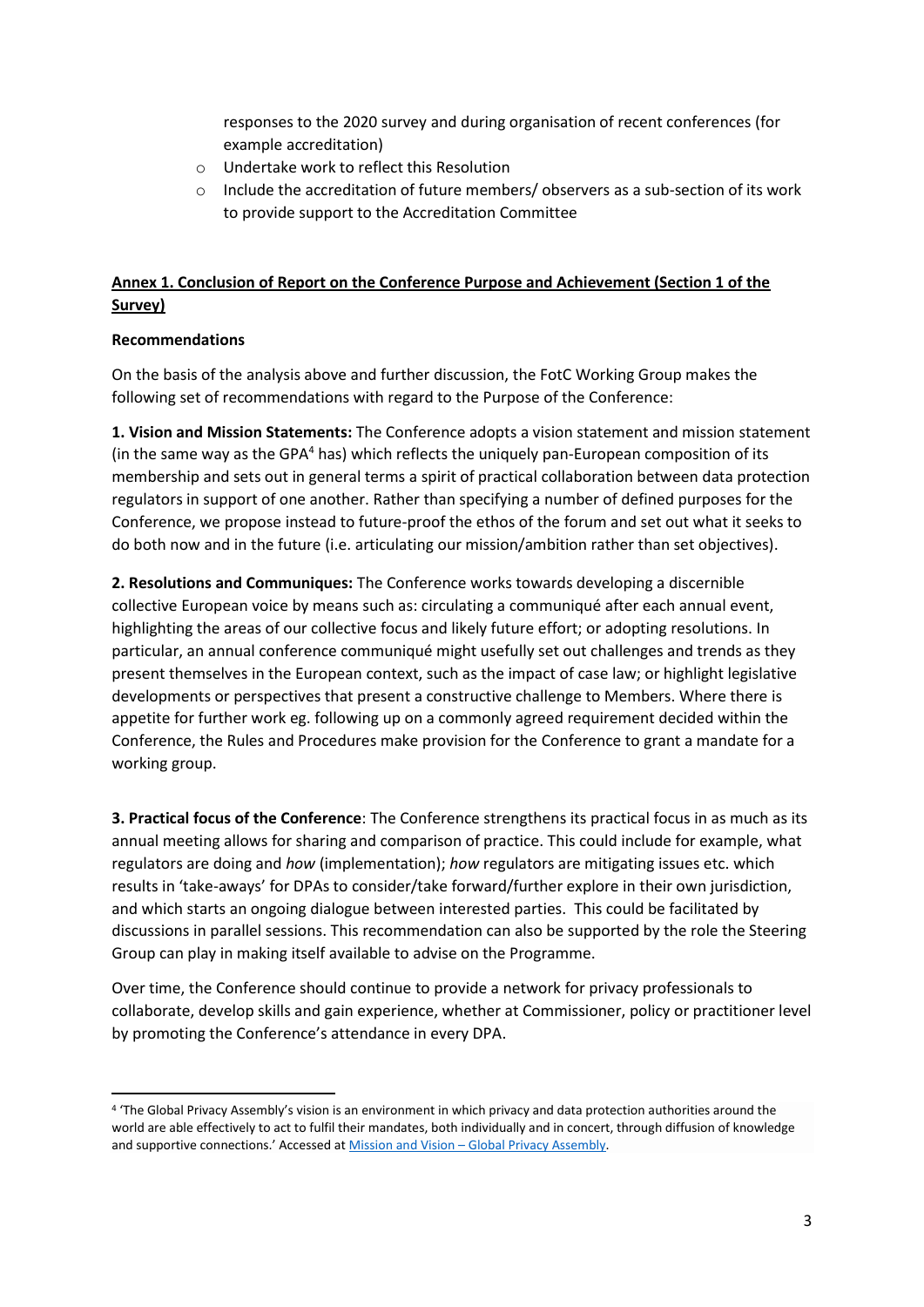4. **The Rules and Procedures** can be refreshed in 2023 to reflect the amendments below together with the Steering Group responsibilities (see separate document for the Steering Group).

#### **Proposed Vision Statement**

The Conference of European Data Protection Authorities – the 'Spring Conference' – commits to being the continent's forum for all European data protection regulators, bridging borders and fostering practical collaboration and exchange of best practice among its Members to promote and uphold the protection of personal data and privacy in Europe.

#### **Proposed Mission Statement**

The Conference will:

- address issues of common interest, emergent trends and novel developments relating to the rights to privacy and data protection, as applicable to the European context including by looking at relevant developments globally as appropriate to inform European developments
- reflect the pan-European composition of its membership, thus serving to strengthen the relationship between regulators across Europe and their ability to consider communiques or resolutions.
- build cooperation between the different systems in Europe, and between the professionals who work within these systems, in pursuit of an unparalleled regional data privacy eco-system.
- focus on the practical exchange and discussion of best practice in the development and implementation of policy and privacy-related legislation, as well as stakeholder and engagement activity.

This Mission Statement could complement the current purposes contained in the RoP.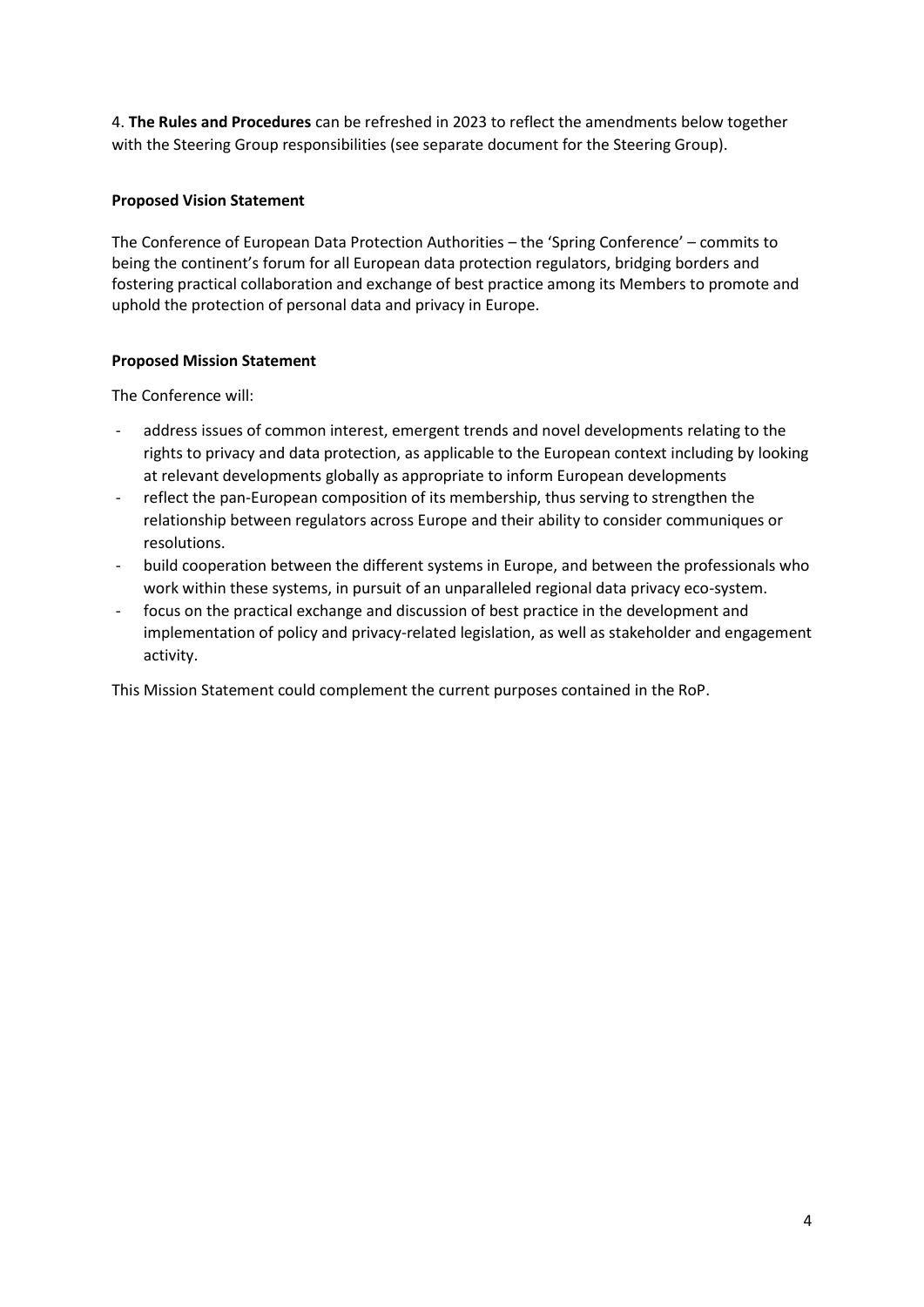## **Annex 2. Conclusion of Report on the Conference Identity and Continuity and Steering Group proposal.**

# **Proposal of Conference Steering Group (the "SG") - Responsibilities and purpose**

# **1. Purpose**

To guide and advise on the organisation of the annual meeting of the Spring Conference (the "Conference"), including its transition from one host to the next, and help ensure the relevance, continuity and coherence of its work. The SG should not be conceived as a Secretariat function, for which the host is primarily responsible

# **2. Responsibilities and Relationship to the Conference**

## **Conference Organisation**

- a. Seek expressions of interest to host the annual meeting; review applications to host the annual meeting and make a host recommendation to the Conference for the subsequent year.
- b. Provide support to potential meeting host applicants to understand the task of hosting.
- c. Advise the host country with the organisation of the annual meeting of the Conference (advise on format: panels vs parallel workshops; propose moderators/ external speakers/ key speakers as requested).
- d. Support the host with the development of the strategic aspects of the agenda for the Conference's annual meeting.
- e. Support the handover from the current to the incoming host.

# **Communication**

- f. Advise the current host on how the host (data controller) can best maintain an accurate database of members, and observers which should include how to address the existence and maintenance of the database in any data protection policy.
- g. In conjunction with the current host, support timely communications with Members and Observers.

## **Governance & Accountability**

- h. If relevant, lead the implementation of any deliverables allocated to the SG agreed at the annual meeting.
- i. Monitor the progress of any activity mandated by the Members at the annual meeting.
- j. Receive and support the review of new applications for accreditation, and recommend the accreditation of new Members/Observers, in collaboration with the Accreditation Committee who is in charge of providing Accreditation Reports.
- k. Receive and publish updates from any Spring Conference Working Groups where applicable.
- l. Keep the Conference Rules and Procedures under review to ensure they remain fit for purpose.
- m. Analyse and present requests for amendments to the Rules and Procedures at the annual meeting.

## **Maintaining Conference Sustainability**

n. Further develop the processes governing the workings of the Conference, in consultation with the Membership.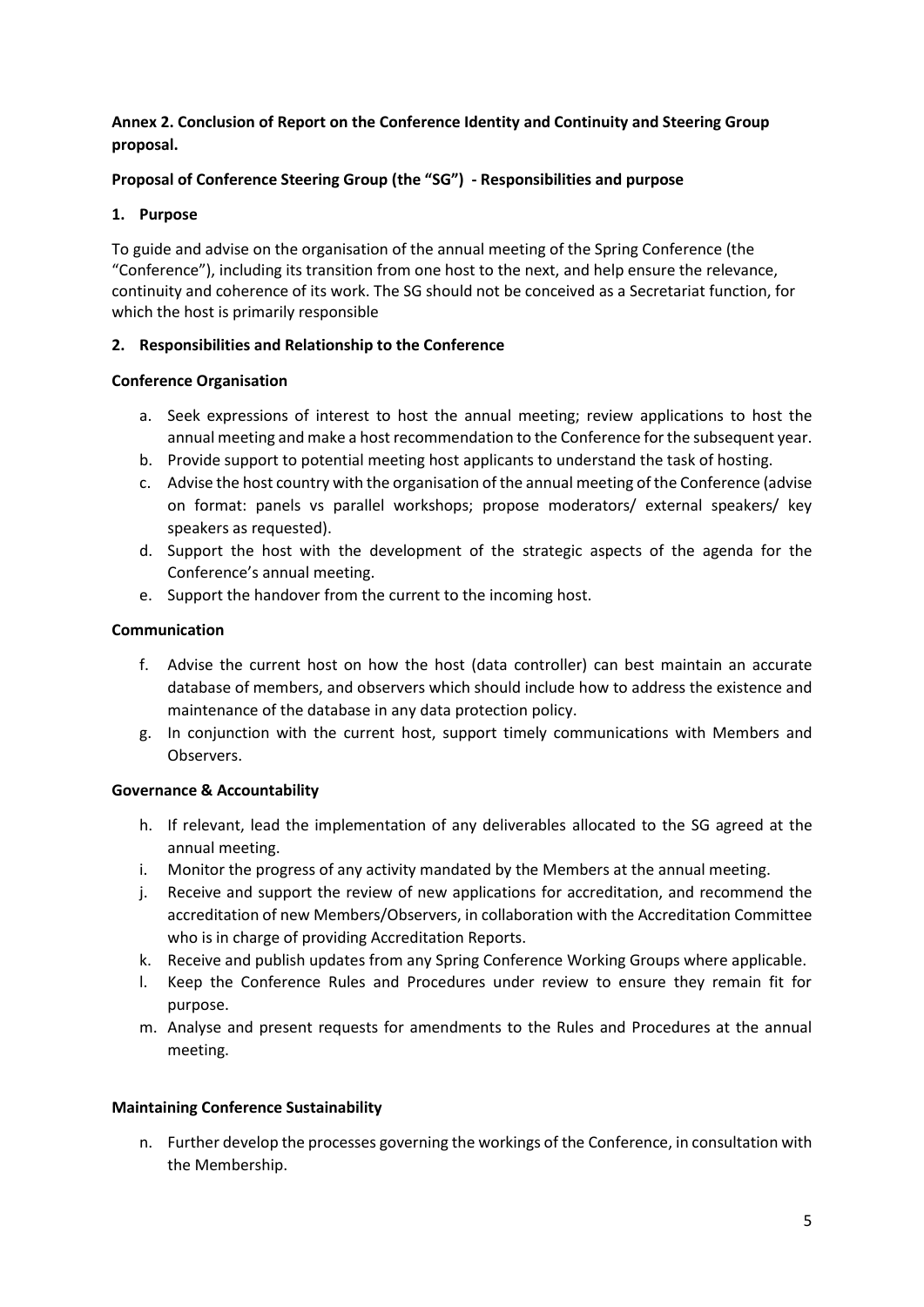o. Progress work to help ensure the continuity and coherence of the Conference year-to-year, to secure its future and delivery of its objectives, e.g. exploring website options.

# **3. Eligibility / Composition**

**[Note for the Membership: this disposition would start applying in 2023 after any change to the RoP is enacted. Please see point 8 of this document for the proposed rules governing the Interim SG 2022-2023]**

- a. Any Member of the Conference can volunteer to participate in the SG
- b. The SG strives for wide representation to reflect the diversity of the Conference's Membership (i.e. geographical, linguistic, size of authority, EU/non-EU).
- c. The SG comprises up to 8 members: the current conference host, the most immediate previous conference host, and (optionally) the current host of the European Case-Handling Workshop, plus up to four ordinary seats. It is considered that a minimum of two ordinary seats are required for the SG to fulfil its mandate.
- d. A call for candidates to the SG should be issued at least two calendar months before the Conference. Applications to join the SG should be made to a single point of contact (usually the current SG coordinator or to the Conference host) three weeks before the Conference takes place.
- e. In the event that there are more applicants than seats, an election will take place at the Spring Conference annual event for filling each seat.
- f. Where the future year's host is already known, this Spring Conference Member can be invited to observe the Steering Group.

## **4. Duration of Mandate**

- a. The current conference host and the previous conference host each serve for one year in these respective capacities (a conference host can expect to be on the SG for 2 years – one year as host and one year afterwards).
- b. Ordinary seats serve for three years (unless the Member indicates a wish to step down).
- c. An existing Steering Group seat may serve on the SG as current host if the Conference Member is successful in their host application. In this event, the substantive ordinary seat is advertised for the remaining term but there is no requirement for it to be filled.
- d. A Member may stand again after a period of two years (or sooner, subject to the agreement of the Conference, if there is an otherwise unfilled seat on the SG and the Member wishes to continue their involvement).

## **5. Decision-making**

- a. The position of SG Coordinator is agreed by consensus annually by the members of the Group itself and announced to the Conference.
- b. Decisions by the SG are done by consensus. In cases where a consensus is not possible, a decision requires a two-thirds majority (e.g. 5/7) of the Members of the SG. The SG is quorate with four Members present, which must include the current host (or, in their absence, their nominated alternate).

# **6. Commitments**

- a. Participants commit to actively engaging in the activities and outputs of the SG.
- b. Each authority will bear for itself any costs associated with participating in the work of the SG.